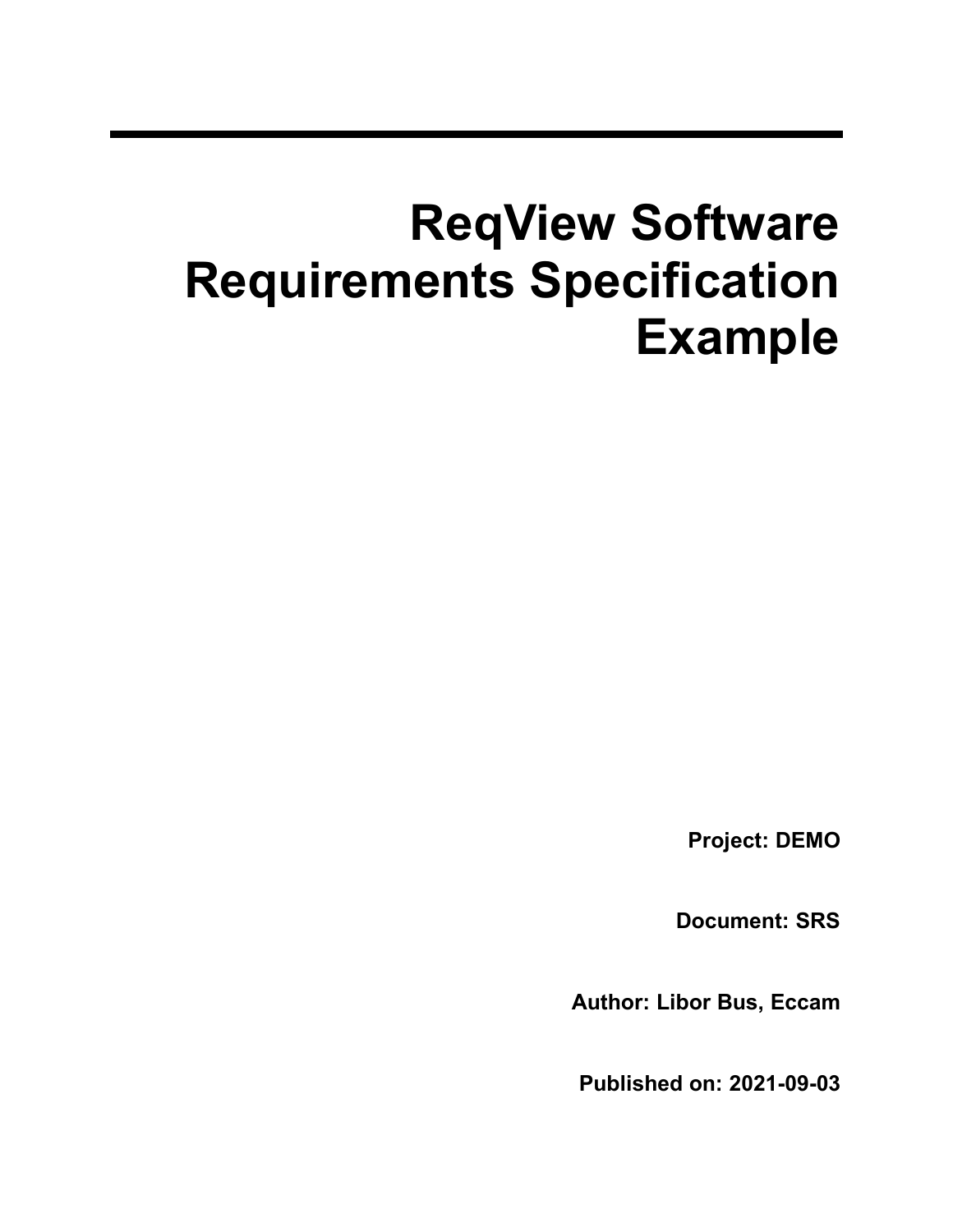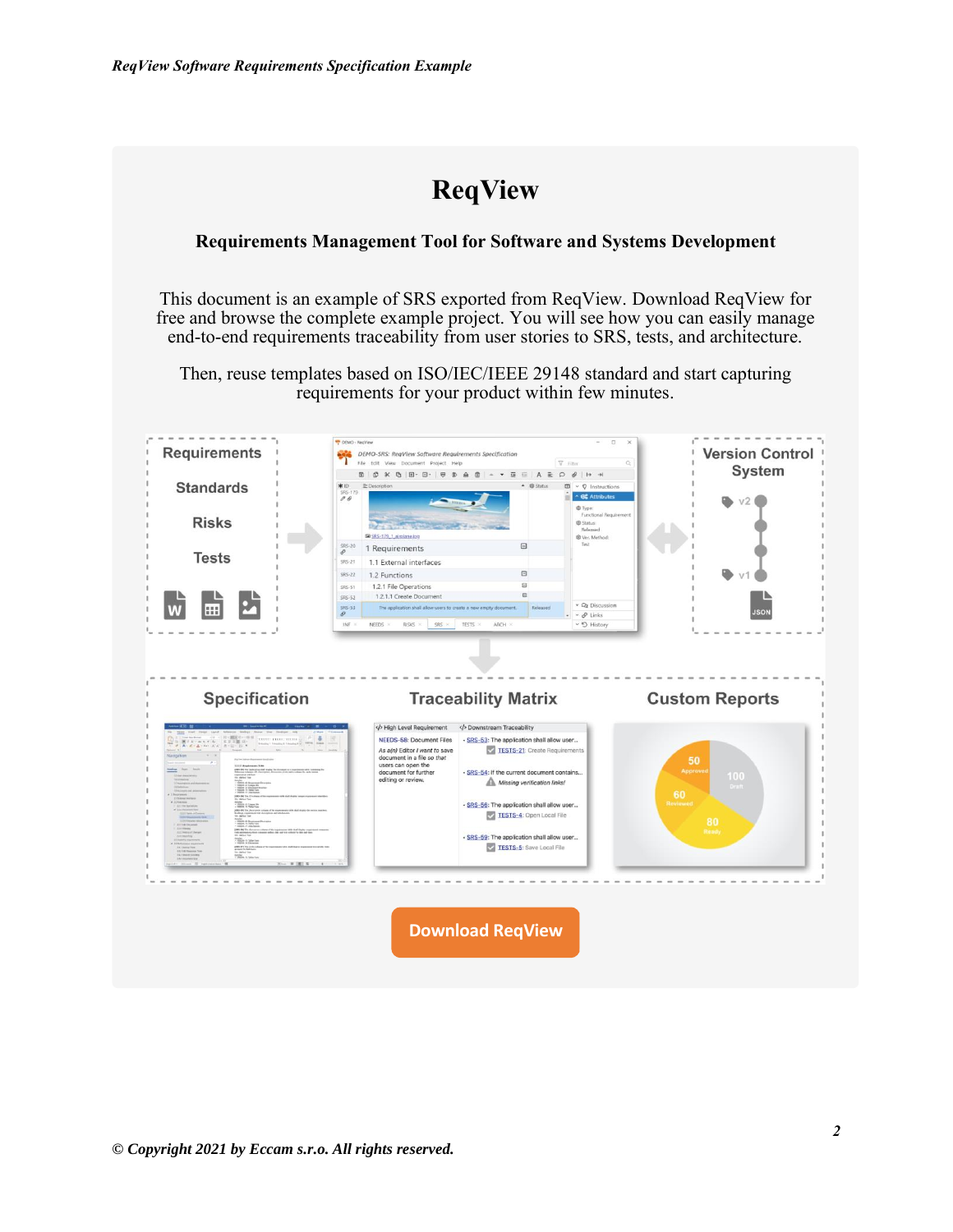## **Table of Contents**

|     | <b>Introduction</b> |  |  |  |
|-----|---------------------|--|--|--|
| 1.1 |                     |  |  |  |
| 1.2 |                     |  |  |  |
| 1.3 |                     |  |  |  |
| 1.4 |                     |  |  |  |
| 1.5 |                     |  |  |  |
| 1.6 |                     |  |  |  |
| 1.7 |                     |  |  |  |
| 1.8 |                     |  |  |  |
| 1.9 |                     |  |  |  |
|     |                     |  |  |  |
| 2.1 |                     |  |  |  |
| 2.2 |                     |  |  |  |
| 2.3 |                     |  |  |  |
| 2.4 |                     |  |  |  |
| 2.5 |                     |  |  |  |
| 2.6 |                     |  |  |  |
| 2.7 |                     |  |  |  |
| 2.8 |                     |  |  |  |
|     |                     |  |  |  |
|     |                     |  |  |  |
| 13  |                     |  |  |  |
|     |                     |  |  |  |

### **Revision History**

| <b>Name</b>          | Date          | <b>Reason For Changes</b>                                                       | <b>Version</b> |
|----------------------|---------------|---------------------------------------------------------------------------------|----------------|
| Libor Buš            | June 10, 2016 | <b>Export of Demo Software Requirements</b><br>Specification from ReqView 2.1.0 |                |
| Libor Buš            | June 12, 2019 | <b>Export of Demo Software Requirements</b><br>Specification from ReqView 2.6.2 | റ              |
| <b>Tomas Novacek</b> | June 23, 2020 | <b>Update of Scope section</b>                                                  | 3              |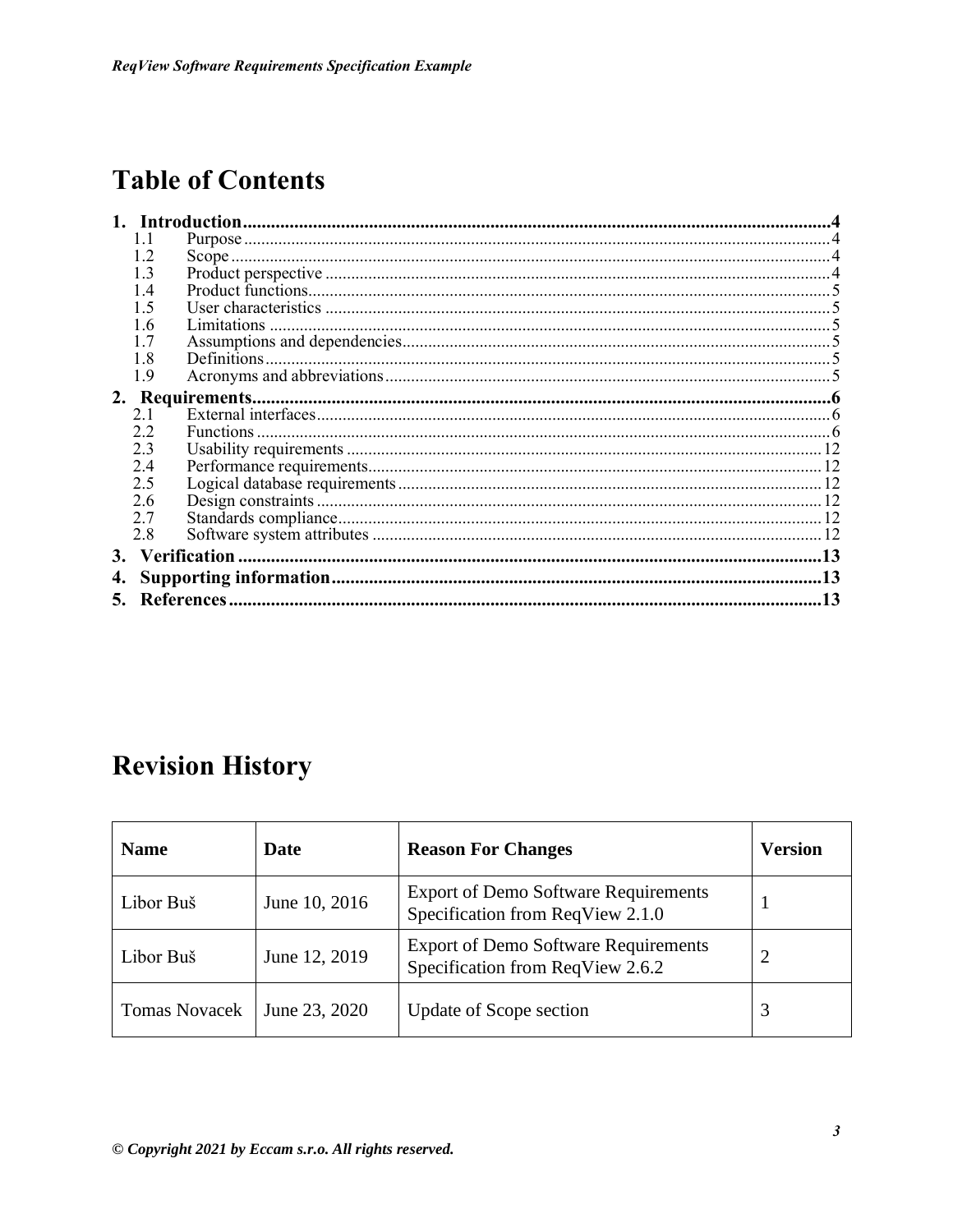# <span id="page-3-0"></span>**1. Introduction**

### <span id="page-3-1"></span>**1.1 Purpose**

The main purpose of this document is to provide a working example of a *Software Requirements Specification* (SRS) based on ISO/IEC/IEEE 29148:2018 standard.

**Note:** This is an example document, which is not complete.

#### <span id="page-3-2"></span>**1.2 Scope**

This document specifies requirements for a simple application for requirements management of [software and system products.](https://www.reqview.com/?utm_source=PDF&utm_medium=Web&utm_campaign=Examples)

The application allows users to:

- [Capture requirements specifications](https://www.reqview.com/doc/edit-document?utm_source=PDF&utm_medium=Web&utm_campaign=Examples)
- [Manage requirements using custom attributes](https://www.reqview.com/doc/edit-document?utm_source=PDF&utm_medium=Web&utm_campaign=Examples#edit-attributes)
- [Set up requirements traceability](https://www.reqview.com/doc/requirements-traceability-links?utm_source=WebApp&utm_medium=Application&utm_campaign=Examples)
- [Browse the requirements traceability matrix](https://www.reqview.com/doc/requirements-traceability-links?utm_source=PDF&utm_medium=Web&utm_campaign=Examples#traceability-matrix)
- [Comment and review requirements](https://www.reqview.com/doc/edit-document?utm_source=PDF&utm_medium=Web&utm_campaign=Examples#comment-requirements)
- [Filter](https://www.reqview.com/doc/review-document?utm_source=WebApp&utm_medium=Application&utm_campaign=Examples#filter-document-objects) [and search requirements](https://www.reqview.com/doc/review-document?utm_source=PDF&utm_medium=Web&utm_campaign=Examples#search-documents)
- [Import requirements from MS Word](https://www.reqview.com/doc/import-html-ms-word?utm_source=PDF&utm_medium=Web&utm_campaign=Examples) or [Excel](https://www.reqview.com/doc/import-csv-ms-excel?utm_source=PDF&utm_medium=Web&utm_campaign=Examples)
- [Export requirements to DOCX,](https://www.reqview.com/doc/export-docx?utm_source=PDF&utm_medium=Web&utm_campaign=Examples) [XLSX,](https://www.reqview.com/doc/export-xlsx?utm_source=PDF&utm_medium=Web&utm_campaign=Examples) [PDF,](https://www.reqview.com/doc/export-pdf?utm_source=PDF&utm_medium=Web&utm_campaign=Examples) [HTML,](https://www.reqview.com/doc/export-html?utm_source=PDF&utm_medium=Web&utm_campaign=Examples) or [CSV](https://www.reqview.com/doc/export-csv?utm_source=PDF&utm_medium=Web&utm_campaign=Examples)
- [Analyze requirements coverage and impact of changes](https://www.reqview.com/doc/requirements-traceability-links?utm_source=PDF&utm_medium=Web&utm_campaign=Examples#traceability-reports)
- [Print requirements specifications](https://www.reqview.com/doc/review-document?utm_source=PDF&utm_medium=Web&utm_campaign=Examples#print-documents)

The application stores documents as human readable files with open file format.

The application runs offline without connection to any server.

**Note:** The application functionality corresponds to [ReqView](https://www.reqview.com/?utm_source=PDF&utm_medium=Web&utm_campaign=Examples) v1.0 released in 2015. Check all advanced requirements management features it offers now.

#### <span id="page-3-3"></span>**1.3 Product perspective**

#### **1.3.1 System interfaces**

The application runs in the latest version of Chrome or Firefox browser on Windows, Linux and Mac.

#### **1.3.2 User interfaces**

The application GUI provides menus, toolbars, buttons, panes, containers, grids allowing for easy control by a keyboard and a mouse.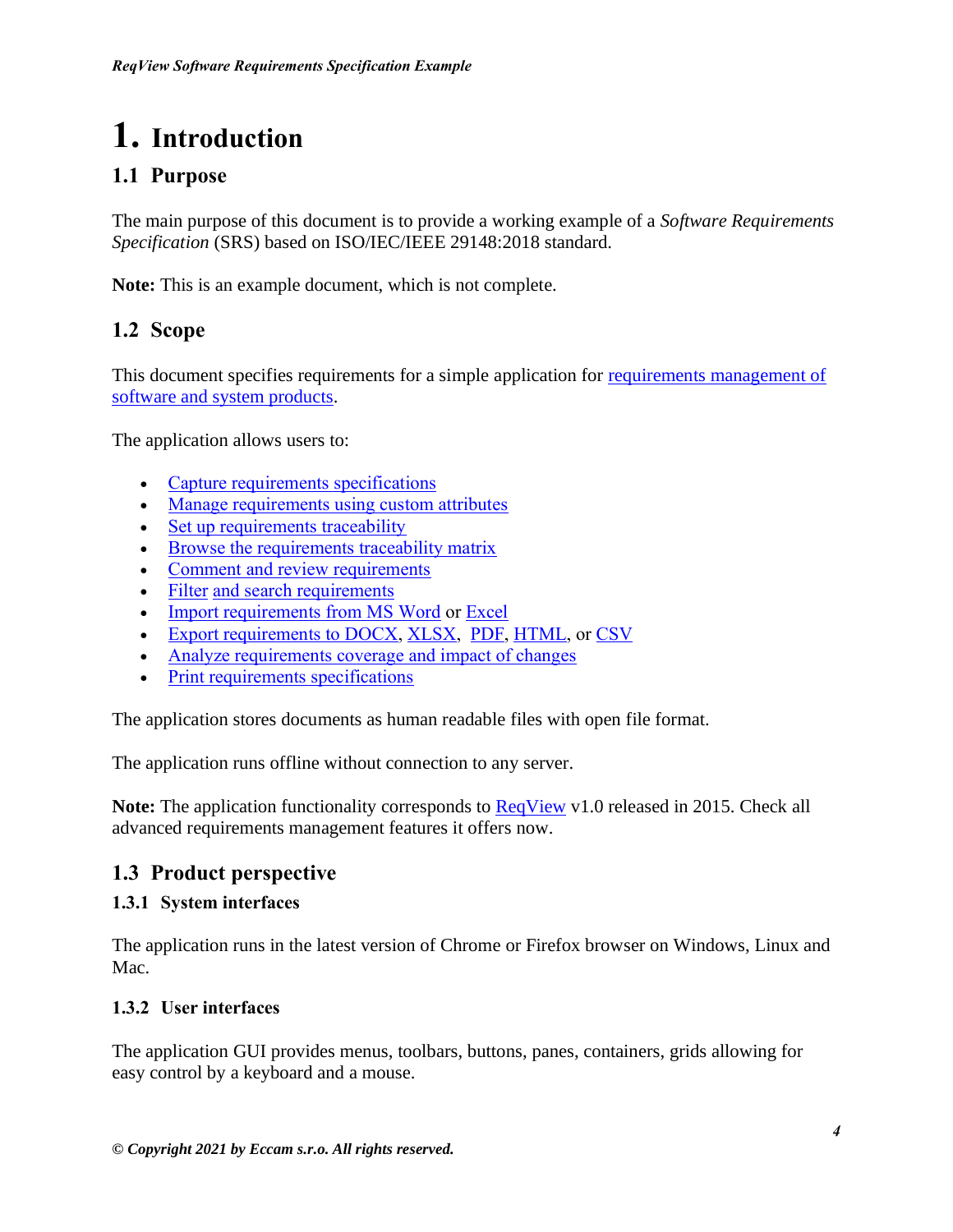### **1.3.3 Hardware interfaces**

#### **1.3.4 Software interfaces**

The application allows import a structured MS Word document via HTML data format.

The application allows populating a MS Word document with project data via HTML data format.

The application allows import / export a list of requirements from / to MS Excel sheet via CSV data format.

The application stores project data in JSON format to enable easy integration with 3rd party applications.

- **1.3.5 Communications interfaces**
- **1.3.6 Memory constraints**
- **1.3.7 Operations**
- **1.3.8 Site adaptation requirements**
- **1.3.9 Interfaces with services**

#### <span id="page-4-0"></span>**1.4 Product functions**

Product functions are summarized in Section *2. User Stories of NEEDS* document.

- <span id="page-4-1"></span>**1.5 User characteristics**
- <span id="page-4-2"></span>**1.6 Limitations**
- <span id="page-4-3"></span>**1.7 Assumptions and dependencies**

#### <span id="page-4-4"></span>**1.8 Definitions**

**Custom Attribute:** Additional requirement property capturing additional requirements properties such as requirements source, status, priority, verification method, fit criterion, ...,

**Document:** A structured requirements specification capturing textual requirements for a given product or service.

**Link:** A directed association between related requirements allowing to analyze requirements coverage, gaps and impact of changes.

**Link Type**: Property of traceability links allowing to analyze links with different semantic independently, e.g., satisfaction and verification links.

#### <span id="page-4-5"></span>**1.9 Acronyms and abbreviations**

**CSV:** Comma Separated Values

**DNF:** Disjunctive Normal Form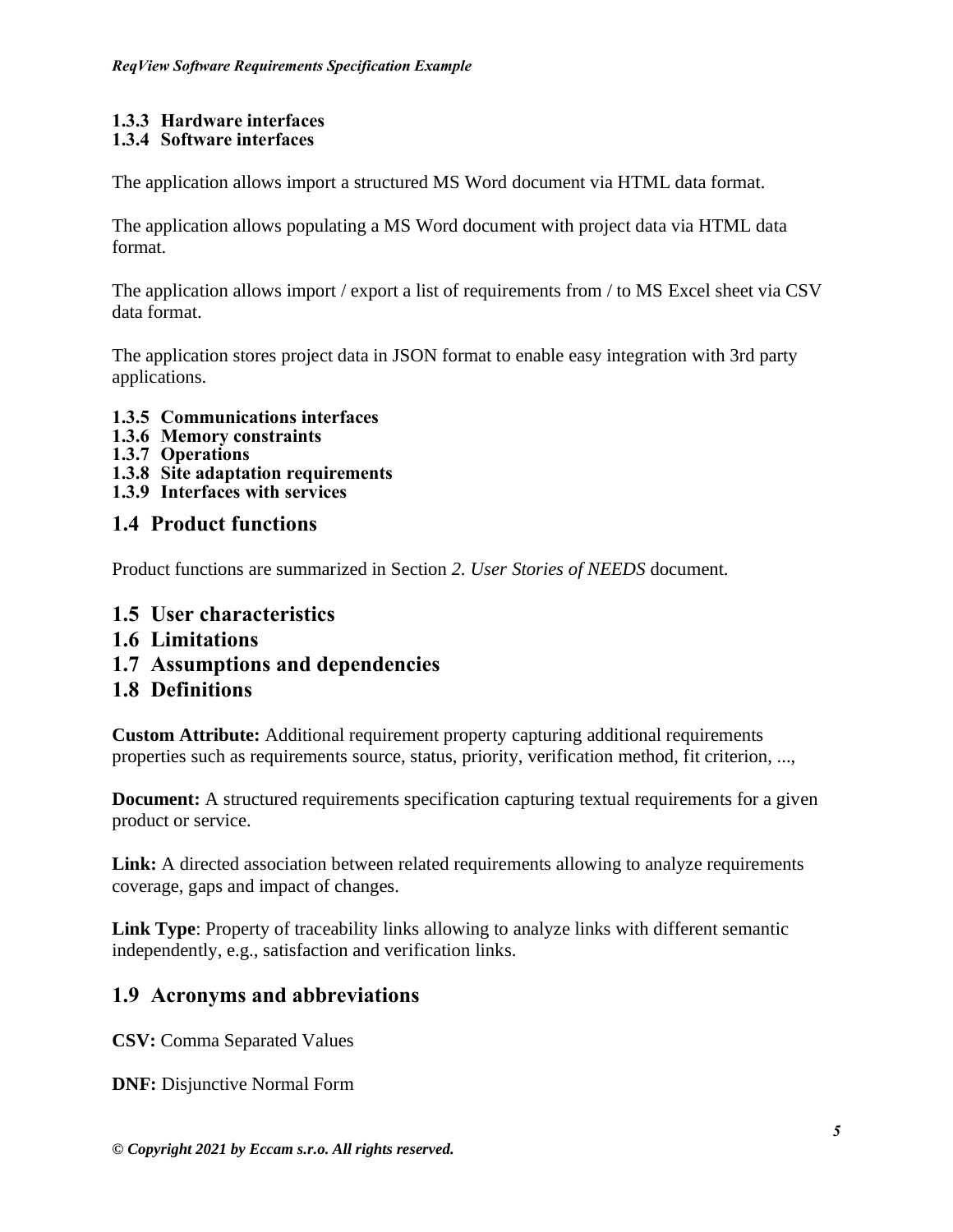**ID:** Identifier

**GUI:** Graphical User Interface

**HTML:** Hypertext Markup Language

**SRS:** Software Requirements Specification

### <span id="page-5-0"></span>**2. Requirements**

- <span id="page-5-1"></span>**2.1 External interfaces**
- <span id="page-5-2"></span>**2.2 Functions**
- **2.2.1 File Operations**
- **2.2.1.1 Create Document**

**[DEMO-SRS-53]** The application shall allow users to create a new empty document.

**[DEMO-SRS-54]** If the current document contains unsaved changes then the application shall allow users to save the changes before closing the document.

#### **2.2.1.2 Open File**

**[DEMO-SRS-56]** The application shall allow users to open a document from a chosen file.

#### **2.2.1.3 Save Local File**

**[DEMO-SRS-59]** The application shall allow users to save the opened document into a file.

#### **2.2.1.4 Document Template**

**[DEMO-SRS-61]** The application shall allow users to create a document template file from the opened document.

**[DEMO-SRS-62]** Document templates shall store structure of document sections and definition and values of requirement attributes.

**[DEMO-SRS-63]** The application shall allow users to create a new document from a chosen document template file preserving the structure of document sections and the definition and values of requirement attributes.

#### **2.2.1.5 Import**

**[DEMO-SRS-72]** The application shall allow users to import a MS Word document preserving structure of document sections and paragraphs, rich text description of requirements and images.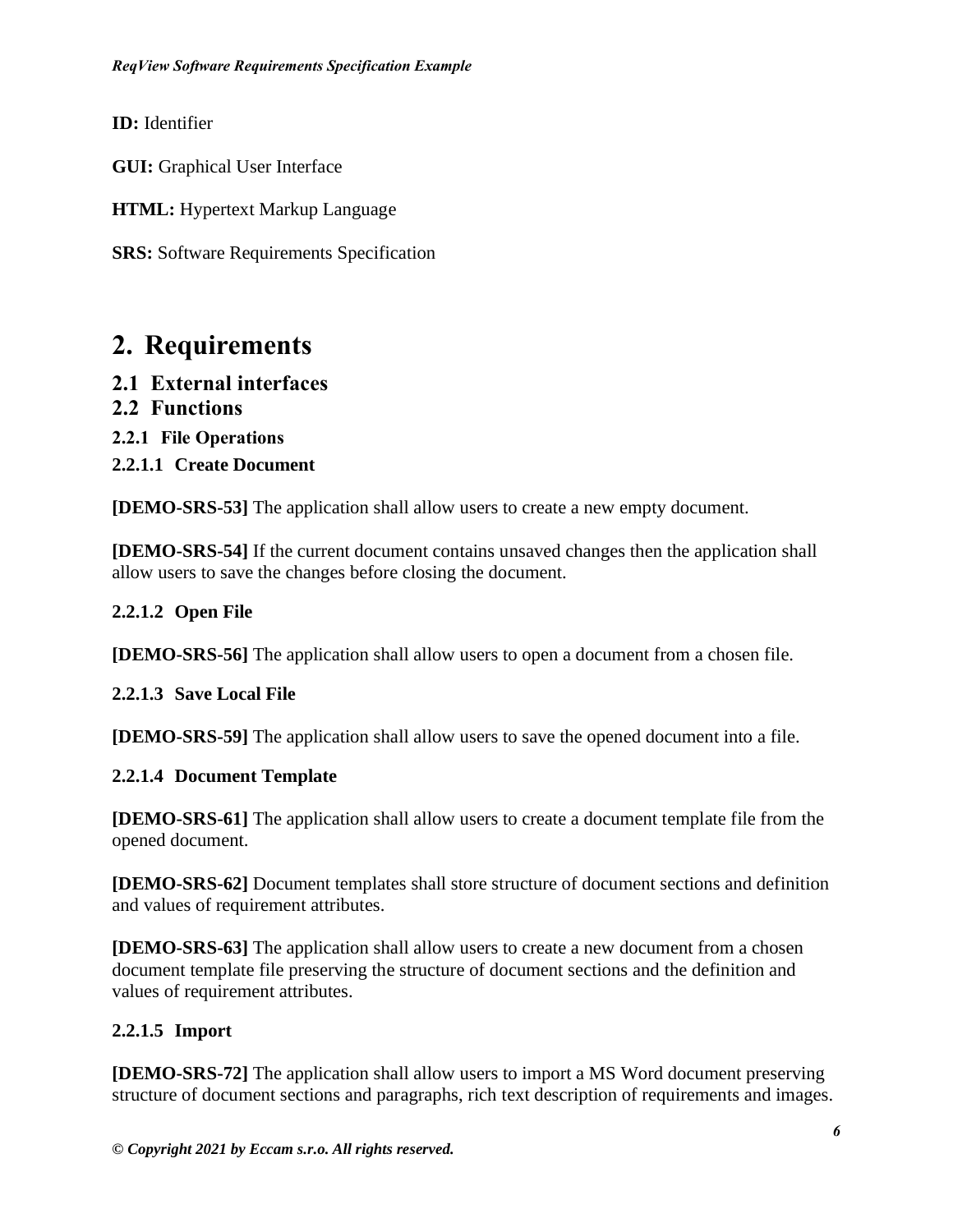**[DEMO-SRS-73]** The application shall allow users to import a MS Excel table of requirements preserving section headings, levels, unformatted text description of requirements and values of custom attributes.

#### **2.2.1.6 Export**

**[DEMO-SRS-76]** The application shall allow users to export the displayed document view to HTML.

**[DEMO-SRS-77]** The application shall allow users to export requirements to CSV.

#### **2.2.2 Document View**

#### **2.2.2.1 Table of Contents**

**[DEMO-SRS-80]** The application shall display the table of contents containing section headings organized according to their document tree hierarchy.

**[DEMO-SRS-81]** When user clicks on a document section in the table of contents then the application shall focus the section in the requirements table.

#### **2.2.2.2 Requirements Table**

**[DEMO-SRS-83]** The application shall display the document in a requirements table containing the following columns: *ID*, *Description*, *Discussion*, *Links* and a column for each custom requirement attribute.

**[DEMO-SRS-84]** The *ID* column of the requirements table shall display unique requirement identifiers.

**[DEMO-SRS-85]** The *Description* column of the requirements table shall display the section numbers, headings, requirement text descriptions and attachments.

**[DEMO-SRS-86]** The *Discussion* column of the requirements table shall display requirement comments with information about comment author, date and text ordered by date and time.

**[DEMO-SRS-87]** The *Links* column of the requirements table shall display requirement traceability links grouped by link types.

**[DEMO-SRS-88]** The application shall allow users to change width of each requirements table column.

**[DEMO-SRS-190]** The application shall allow users to reorder requirements table columns.

**[DEMO-SRS-89]** The application shall allow users to show and hide requirements table columns except the *ID* column.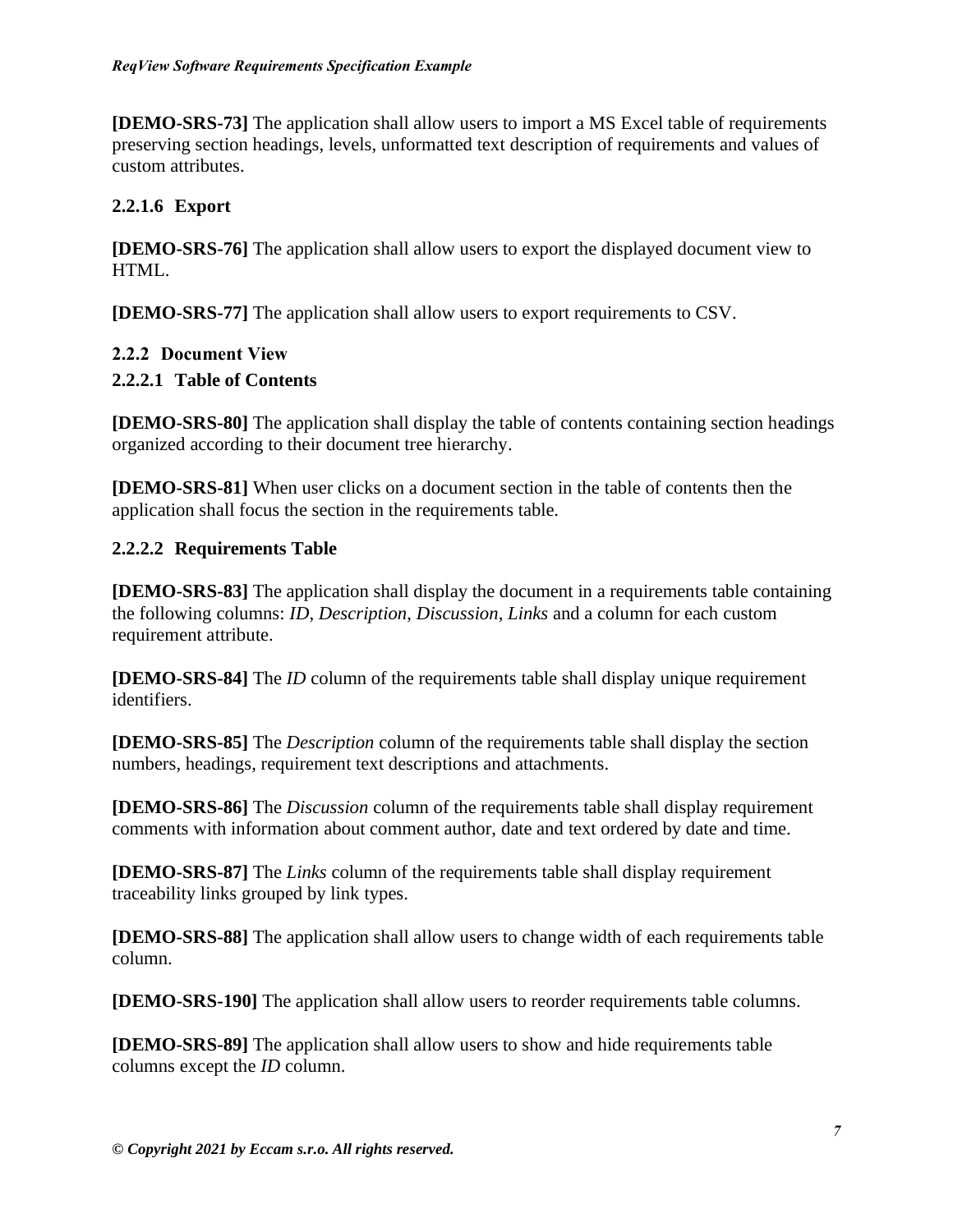**[DEMO-SRS-90]** The application shall allow users to sort all requirements table columns except the *Discussion* and *Links* columns by ascending or descending order.

#### **2.2.2.3 Detailed Information**

**[DEMO-SRS-92]** The application shall allow users to show and hide a pane displaying detailed information about custom attributes, discussion, traceability links or history of changes of the selected requirement.

**[DEMO-SRS-93]** While the custom attributes pane is shown, the application shall display values of all assigned custom attributes for the selected requirement.

**[DEMO-SRS-94]** While the discussion pane is shown, the application shall display all comments for the selected requirement ordered by date and time.

**[DEMO-SRS-96]** While the discussion pane is shown, the application shall allow users to expand or collapse a selected comment or all displayed comments.

**[DEMO-SRS-97]** While a displayed discussion comment is expanded, then the application shall display the date, time, author and description of the comment.

**[DEMO-SRS-98]** While a displayed discussion comment is collapsed, then the application shall display the date, time and author of the comment.

**[DEMO-SRS-99]** While the links pane is shown, the application shall display all traceability links starting in or leading to the selected requirement grouped by link types and ordered by ID of the linked object.

**[DEMO-SRS-142]** When user clicks on a traceability link then the application shall focus the linked requirement.

#### **2.2.3 Edit Document**

#### **2.2.3.1 Document Structure**

**[DEMO-SRS-106]** The application shall allow users to create a new requirement and place it in any document section.

**[DEMO-SRS-107]** When users creates a new requirement the application shall assign it a unique ID which cannot be changed.

**[DEMO-SRS-108]** The application shall allow users to copy selected requirements or document sections within the document.

**[DEMO-SRS-109]** The application shall allow users to move selected requirements or document sections within the document.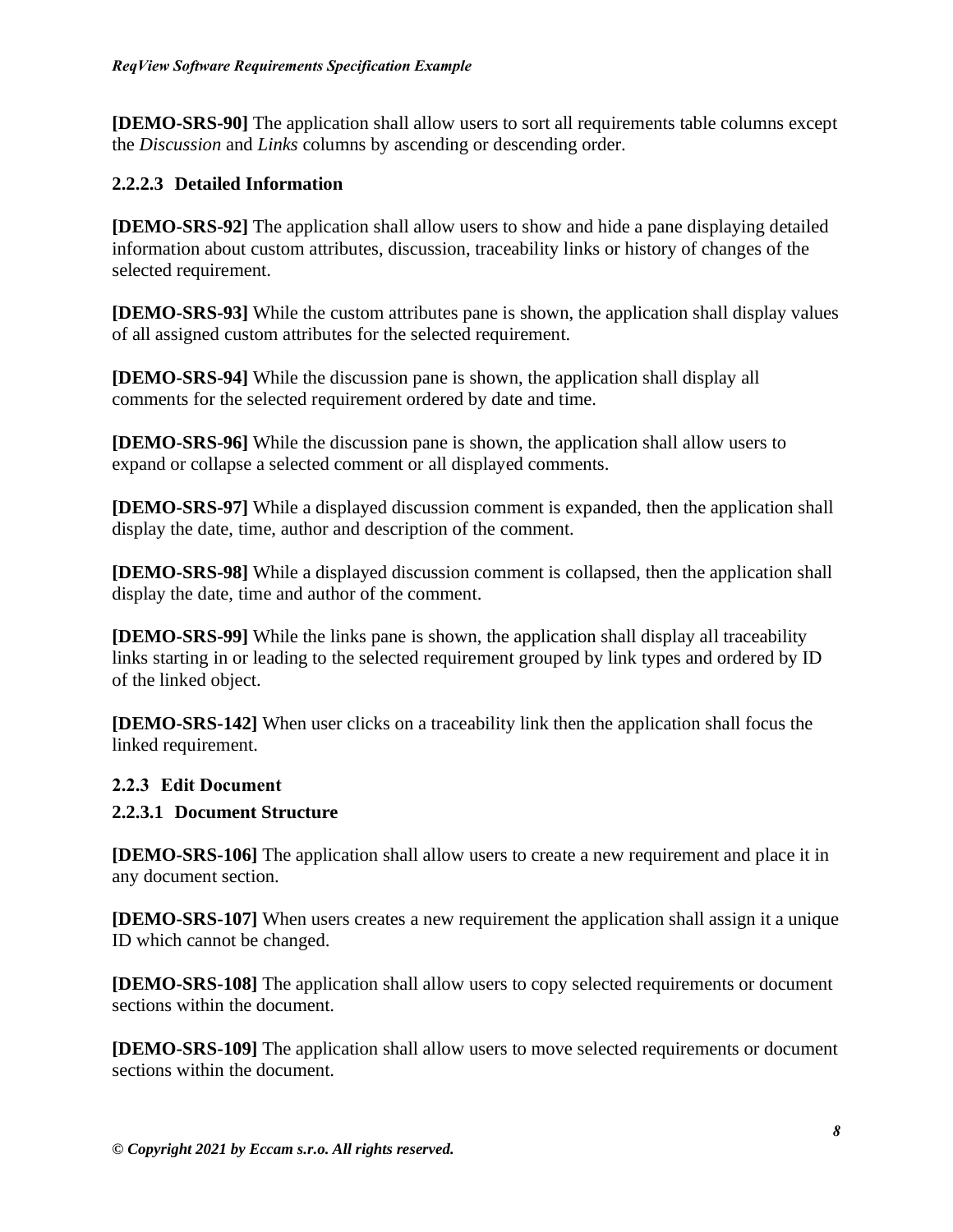**[DEMO-SRS-110]** The application shall allow users to mark selected requirements or document sections as deleted.

**[DEMO-SRS-111]** The application shall allow users to undelete selected deleted requirements or document sections.

**[DEMO-SRS-112]** The application shall allow users to permanently remove selected deleted requirements or document sections from the document.

#### **2.2.3.2 Requirement Attributes**

**[DEMO-SRS-114]** The application shall allow users to edit the heading of the selected section.

**[DEMO-SRS-115]** The application shall allow users to edit the text description of the selected requirement.

**[DEMO-SRS-116]** The application shall allow users to paste an HTML content copied from MS Word, Excel or other application into the text description of the selected requirement.

#### **2.2.3.3 Custom Attributes**

**[DEMO-SRS-119]** The application shall allow users to define custom requirement attributes and assign them a unique ID which cannot be changed.

**[DEMO-SRS-121]** The application shall allow users to set a type of each custom attribute as follows: boolean, integer number, real number, string, date, enum or XHTML.

**[DEMO-SRS-191]** The application shall allow users to set one or more values for custom attributes of enumeration type.

**[DEMO-SRS-122]** When a user changes the type of a custom attribute then the application shall automatically convert all values of the attribute to the new type.

**[DEMO-SRS-157]** If the automatic conversion fails for any attribute value, then the application shall prevent the change of custom attribute type.

**[DEMO-SRS-120]** The application shall allow users to set an optional name of each custom attribute.

**[DEMO-SRS-192]** The application shall allow users to remove custom attributes.

**[DEMO-SRS-193]** When a user removes a custom attribute then the application shall unset values of the attribute in all requirements.

**[DEMO-SRS-165]** The application shall allow users to edit custom attributes of the selected requirement.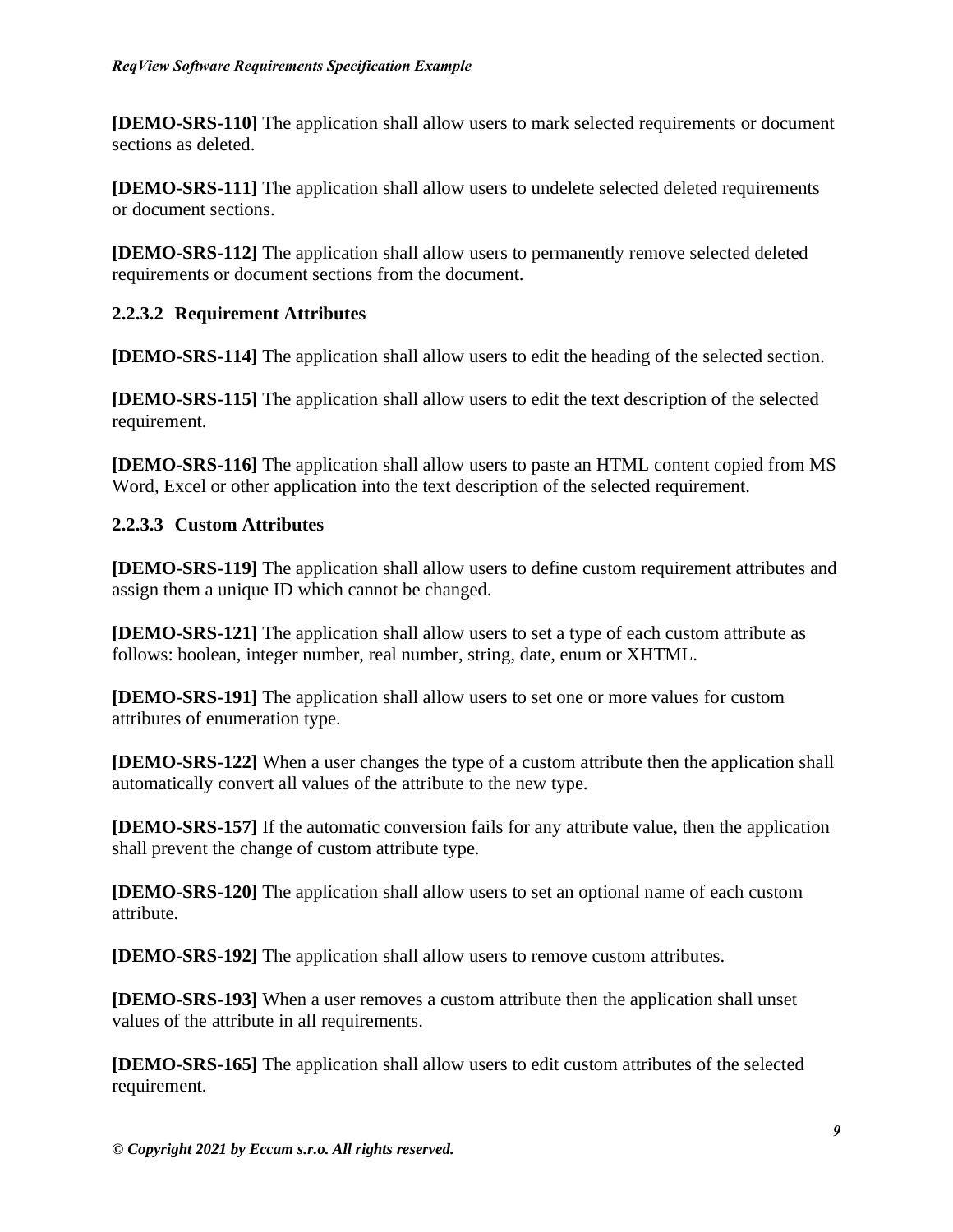#### **2.2.3.4 Attachments**

**[DEMO-SRS-124]** The application shall allow users to attach one or more images or documents (PDF, Word, Excel, Powerpoint, Visio, …) to the selected requirement.

**[DEMO-SRS-126]** When a new attachment is added to the document then the application shall generate its unique attachment ID as a combination of the requirement ID and the original attachment file name.

**[DEMO-SRS-127]** The application shall allow users to save attachment files to the local file system.

**[DEMO-SRS-128]** The application shall allow users to update content of requirement attachments from a selected file.

**[DEMO-SRS-129]** The application shall allow users to permanently remove attachments from the document.

#### **2.2.3.5 Comments**

**[DEMO-SRS-132]** The application shall allow users to comment the selected requirement.

**[DEMO-SRS-133]** When a user creates a new comment then the application shall record the current date and time and the author of the comment.

#### **2.2.3.6 Traceability Links Configuration**

**[DEMO-SRS-135]** The application shall allow users to define link types and assign them a unique ID which cannot be changed.

**[DEMO-SRS-156]** The application shall allow users to set for each link type its name and role name of the source and target requirements.

**[DEMO-SRS-138]** The application shall allow users to remove link types.

**[DEMO-SRS-161]** When a user removes a link type then the application shall remove all traceability links of the link type from the document.

#### **2.2.3.7 Traceability Links**

**[DEMO-SRS-137]** The application shall allow users to create directed traceability links of a chosen link type between selections of requirements or document sections.

**[DEMO-SRS-139]** The application shall allow users to change the link type of a selected link traceability.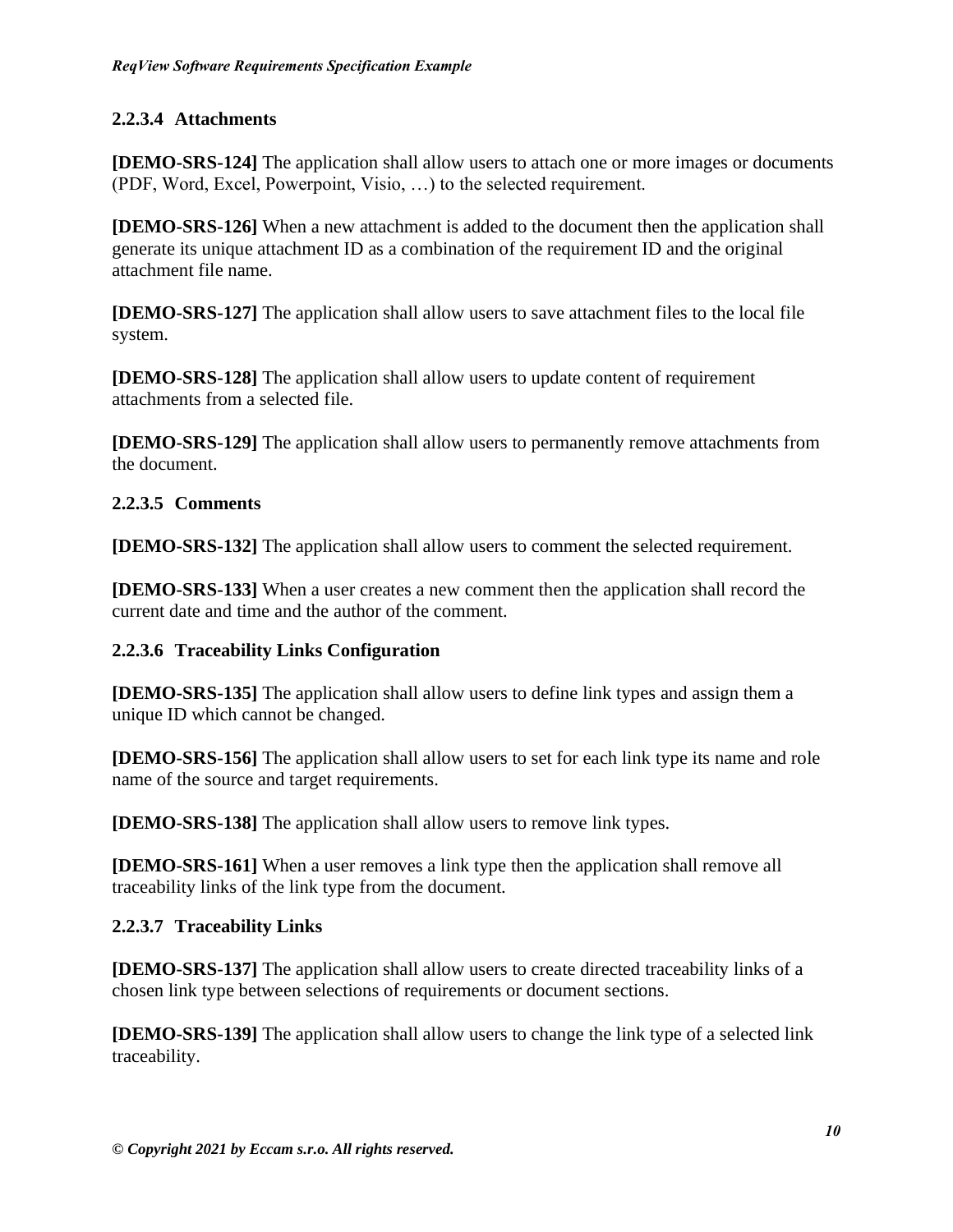**[DEMO-SRS-140]** The application shall allow users to revert direction of a selected traceability link.

**[DEMO-SRS-141]** The application shall allow users to permanently remove a selected traceability link from the document.

#### **2.2.3.8 Auto Save**

**[DEMO-SRS-144]** The application shall automatically persist all document changes and restore them when it is restarted.

**[DEMO-SRS-160]** When user closes the document the application shall clear all persisted document data.

#### **2.2.4 Filtering**

#### **2.2.4.1 Requirements Filter**

**[DEMO-SRS-147]** The application shall allow users to filter requirements according to a condition in disjunctive normal form (DNF).

**[DEMO-SRS-148]** The application shall allow users to enter a filtering condition matching document sections by their number or heading.

**[DEMO-SRS-149]** The application shall allow users to enter a filtering condition matching requirements by their text description or a custom attribute.

**[DEMO-SRS-150]** The application shall allow users to filter requirements with missing traceability links of a given type.

#### **2.2.4.2 Full Text Search**

**[DEMO-SRS-152]** The application shall allow users to search requirements matching one or more given keywords in an string or xhtml attribute.

**[DEMO-SRS-153]** While the search mode is active the application shall highlight the matched requirements and allow user to select the next or previous matched requirement in the document.

#### **2.2.5 History of Changes**

**[DEMO-SRS-159]** When a user changes a requirement the application shall record the current date and time and the author of the change.

**[DEMO-SRS-101]** The application shall display all changes of the selected requirement ordered by date and time.

**[DEMO-SRS-102]** Each displayed requirement change shall contain author, date & time and description of the change.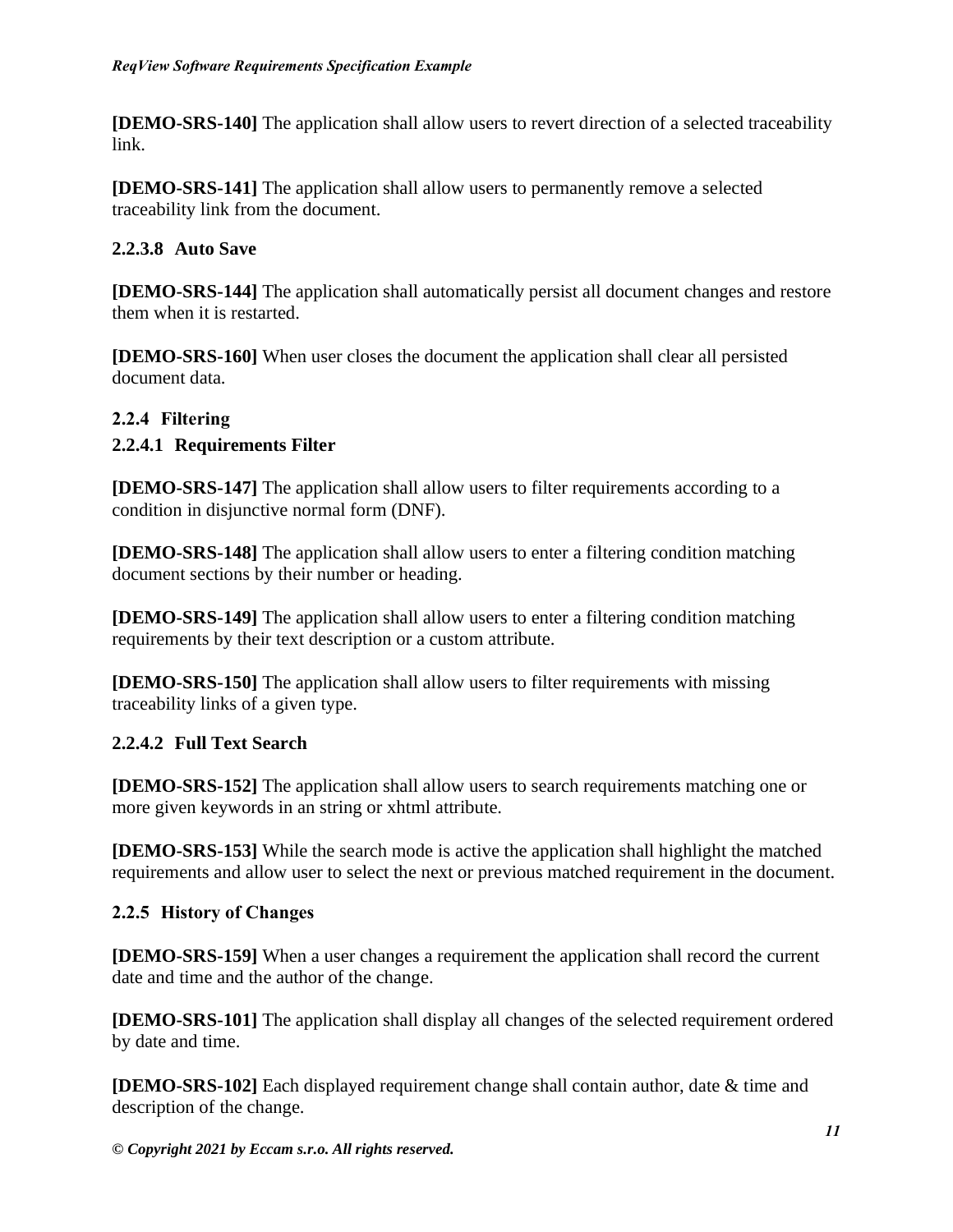**[DEMO-SRS-103]** The application shall allow users to expand and collapse all changes in the *History* pane.

#### **2.2.6 Reporting**

**[DEMO-SRS-163]** The application shall allow users to print the displayed requirements table.

**[DEMO-SRS-164]** The application shall allow users to create a PDF containing the displayed requirements table.

#### <span id="page-11-0"></span>**2.3 Usability requirements**

#### <span id="page-11-1"></span>**2.4 Performance requirements**

#### **2.4.1 Startup Time**

**[DEMO-SRS-174]** The application should display the opened document within 10s after it is started.

#### **2.4.2 Edit Response Time**

**[DEMO-SRS-171]** The application should display updated values within 1s after user triggers the edit operation.

#### **2.4.3 Smooth Scrolling**

**[DEMO-SRS-173]** While a user scrolls the requirements table, the application should not display scrolling jerks longer than 200ms.

#### **2.4.4 Document Size**

**[DEMO-SRS-170]** The application shall allow users to open documents up to 10000 objects and 100 file attachments with total size up to 100MB.

#### <span id="page-11-2"></span>**2.5 Logical database requirements**

**[DEMO-SRS-194]** The application shall encrypt the persistent application data.

- <span id="page-11-3"></span>**2.6 Design constraints**
- <span id="page-11-4"></span>**2.7 Standards compliance**
- <span id="page-11-5"></span>**2.8 Software system attributes**

**[DEMO-SRS-195]** The application shall run in the latest version of Chrome or Firefox browsers.

**[DEMO-SRS-176]** The application shall not send any project data to the Internet.

**[DEMO-SRS-199]** The application shall sanitize any data input or imported by users.